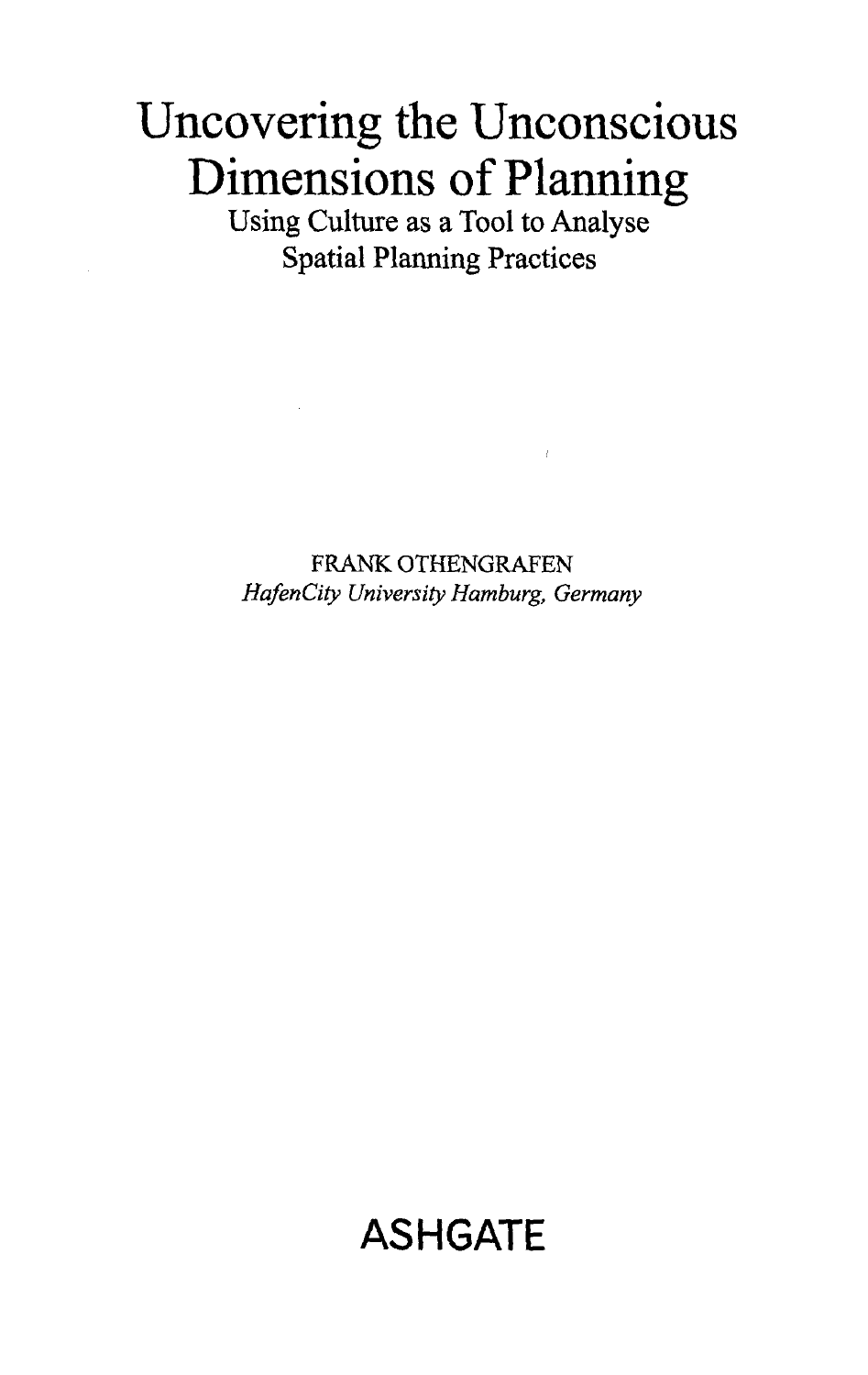## **Contents**

| List of Figures |                                                                                                                                                                      | ix       |
|-----------------|----------------------------------------------------------------------------------------------------------------------------------------------------------------------|----------|
|                 | List of Maps                                                                                                                                                         |          |
|                 | List of Tables                                                                                                                                                       |          |
| Preface         |                                                                                                                                                                      |          |
| 1               | Introduction: Why Study Planning Culture? Planning Culture as a<br>Determinant of Planning Practices                                                                 | 1        |
|                 | Planning Culture as a Determinant of Planning Practices                                                                                                              | 2        |
|                 | Purpose of this Publication: Uncovering Planning Culture                                                                                                             | 7        |
|                 | How to Research Planning Cultures?                                                                                                                                   | 9        |
|                 | Outline of the Book                                                                                                                                                  | 18       |
|                 | PART I: THE CONCEPTUAL FRAMEWORK FOR ANALYSING<br><b>CULTURES</b>                                                                                                    | 21       |
| $\overline{c}$  | Spatial Planning and Development in Europe: The Importance of<br><b>Cultural Contexts</b>                                                                            | 23       |
|                 | The Concept of Spatial Planning                                                                                                                                      | 24       |
|                 | The 'Cultural Turn' and its Impact on Spatial Development<br>Cultural Variety as a Principle: Culture and its Impact on European<br><b>Spatial Planning Policies</b> | 26<br>29 |
| 3               | Contemporary Spatial Planning Models and the Absence of Culture                                                                                                      | 35       |
|                 | Planning Theory and the Concept of Culture                                                                                                                           | 35       |
|                 | Comparative Studies of Planning Systems and Processes                                                                                                                | 40       |
|                 | Conclusions                                                                                                                                                          | 48       |
| 4               | Culture as an Organising Category: How to Analyse Culture and Its<br>Impact on Planning Systematically?                                                              | 51       |
|                 | The Concept of Culture<br>The Role of Culture in Management and Organisational Sciences as                                                                           | 51       |
|                 | well as in Cross-cultural Studies                                                                                                                                    | 56       |
|                 | Conclusions                                                                                                                                                          | 68       |

l,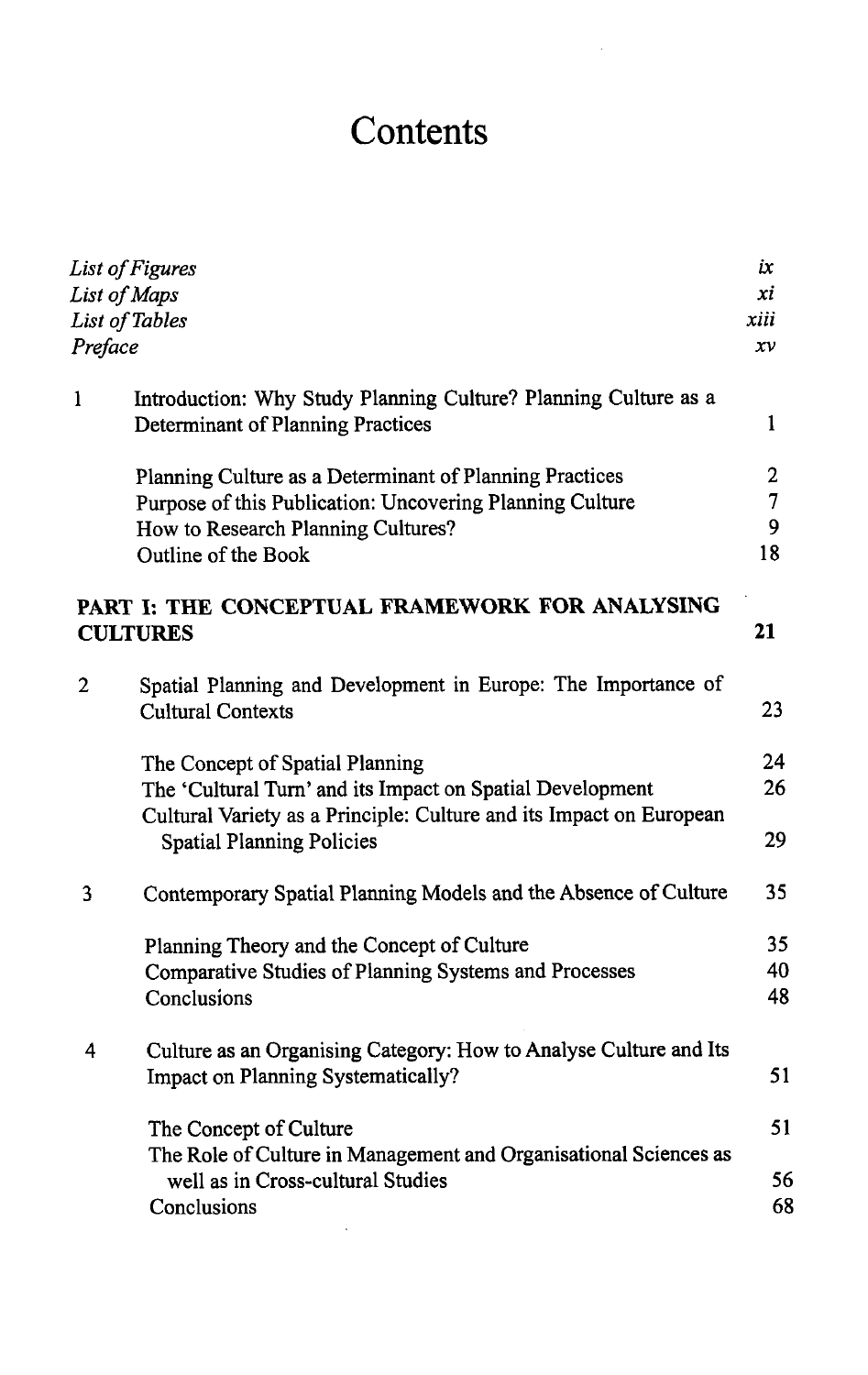|   | The Role of Culture in Sociology<br>Conclusions                                                                                                                                        | 70<br>78 |
|---|----------------------------------------------------------------------------------------------------------------------------------------------------------------------------------------|----------|
| 5 | The Interpretative Framework: A General Outline for the Analysis<br>of Planning Practices                                                                                              | 81       |
|   | Manifest Cultural Elements, Visible Artefacts and Symbols<br>Representing Firsthand Perceptions of Planning Cultures<br>The Core Culture or Non-manifest Culture Elements: Unconscious | 83       |
|   | Assumptions, Taken-for-granted Beliefs, Frames and Habits<br>Conclusions: How to Use the Interpretative Framework                                                                      | 86<br>92 |
|   | PART II: EMPIRICAL STUDIES OF PLANNING PRACTICE                                                                                                                                        | 97       |
| 6 | Planning Culture in Hamburg, Germany: Between Thoroughness,<br>Uncertainty Avoidance and Commercial Pragmatism                                                                         | 99       |
|   | Metropolis Hamburg - A Growing City                                                                                                                                                    | 100      |
|   | Local Self-government and Urban Planning in Hamburg<br>Example I: The HafenCity Hamburg $-$ An Extension of the Inner                                                                  | 101      |
|   | City                                                                                                                                                                                   | 105      |
|   | Example II: The Strategic Spatial Vision for Hamburg 2020 - More<br>City in the City                                                                                                   | 116      |
|   | Conclusions: Thoroughness, Commercial Pragmatism and Integrated<br>Planning Approaches - Planning Culture in Hamburg, Germany                                                          | 125      |
| 7 | Planning Cultures in Helsinki, Finland: Local Autonomy, Romantic<br>Rural Views and Social Justice                                                                                     | 137      |
|   | Helsinki City Region - Current Developments                                                                                                                                            | 138      |
|   | Local Self-government and Urban Planning in Helsinki                                                                                                                                   | 141      |
|   | Example I: The New Residential and Working District of Jätkäsaari                                                                                                                      | 143      |
|   | Example II: The Greater Helsinki Vision 2050 Competition<br>Conclusions: Local Autonomy, Romantic Rural Views and Social                                                               | 152      |
|   | Justice - Planning Culture in Helsinki, Finland                                                                                                                                        | 162      |
| 8 | Synopsis of the Empirical Results and an Evaluation of the<br>Interpretative Framework                                                                                                 |          |
|   |                                                                                                                                                                                        | 175      |
|   | Planning Practices in Helsinki and Hamburg: Results of the<br>Interpretative Framework                                                                                                 | 176      |
|   | Reconsidering the Interpretative Framework                                                                                                                                             | 179      |

l,